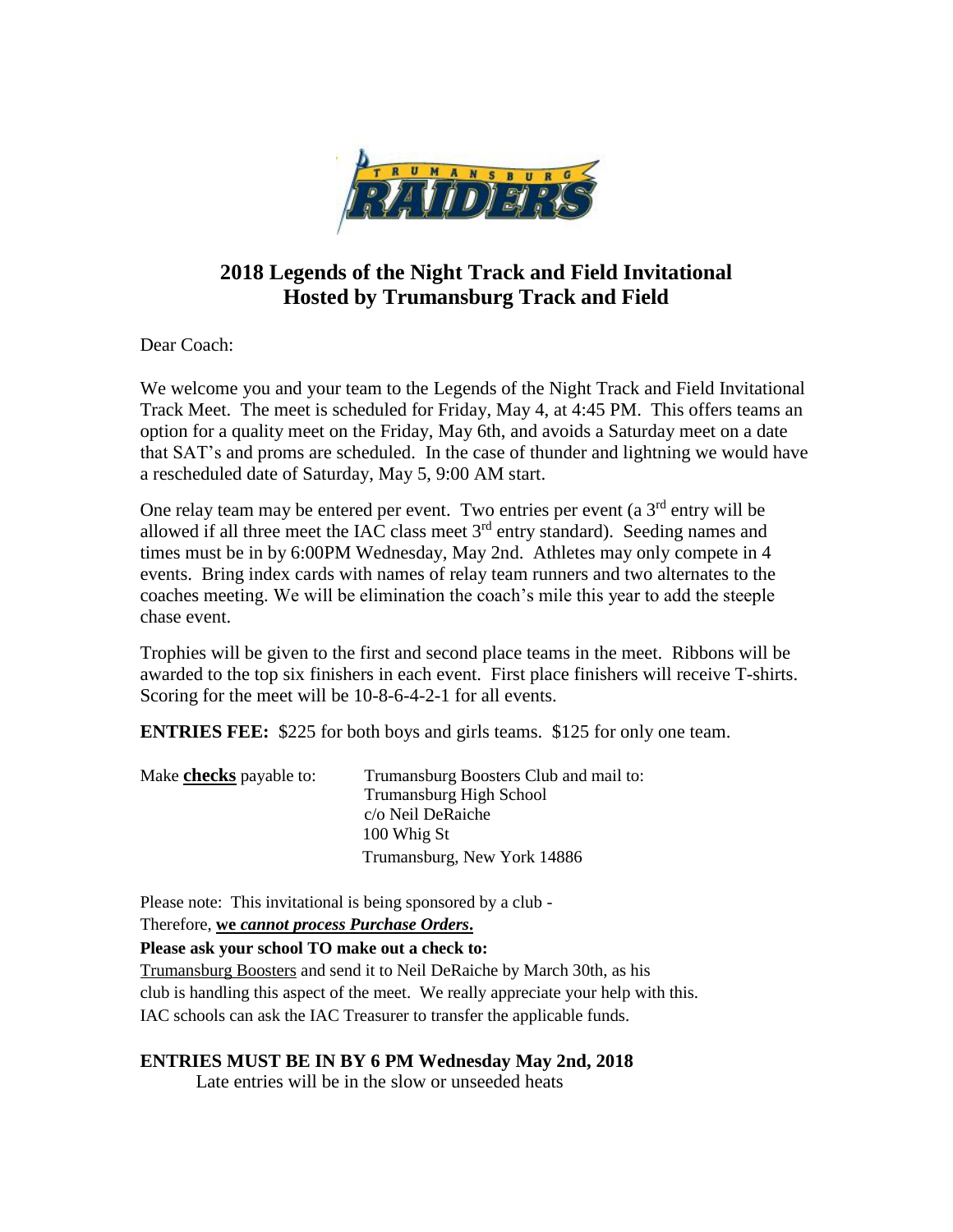

## **Specific Information**

- Coaches meeting at 4:30pm on the infield. The shot and disc events begin at 4:45pm. The other field events and all running events begin at 5:00pm
- No substitutions will be allowed at the scratch meeting.
- Any athlete who is scratched from an event will not be allowed to compete from that point on. If an athlete is scratched at the coaches meeting before the meet, they are not allowed to compete in the meet.
- Athletes are allowed to compete in a maximum of 4 events.
- **Two entries per event (a 3rd entry will be allowed if all three meet the IAC class meet 3rd entry standard)**. Only one relay team per relay event.
- Long jump and triple jump: 4 jumps, no finals
- Shot put and Discus: 4 throws, no finals
- $\bullet$  High jump: Starts at 5'0" for boys and 4'0" for girls
	- o **The High Jump will be run boys first, followed by girls. There will be a strict adherence to the 10 minute rule in order to get both events completed. If a jumper fails to report within their ten minute time frame they will be passed and/or faulted at that height.**
- Pole vault: starts at 8'6" for boys, and 6'6" for girls. Bring Pole Vault forms to the site of the event when signing in. .
- 110m/100m Hurdles, and 100m dash: 4 seeded heats, top 1 to finals, and next 3 fastest times. All others in unseeded heats. **8 to finals**
- **Distance events may use the box start to limit the number of heats**
- The 200m and up will be seeded heats**.**
- Scoring 10-8-6-4-2-1
- $\bullet$   $\frac{1}{4}$  inch pyramids only
- No one on the infield except active participants or coaches.
- Bus unloading will be at the student parking lot, at the back entrance to the school. School buses then will park at the middle school. (Please see map)
- Tents are to be set up along the outside of the track fence, preferably on the soccer field, and the road parallel with the track.
- Please remind your AD's to pay the entry fee.
- **T-shirts will be available for sale**
- The concession stand will be open with a variety of dinner items available